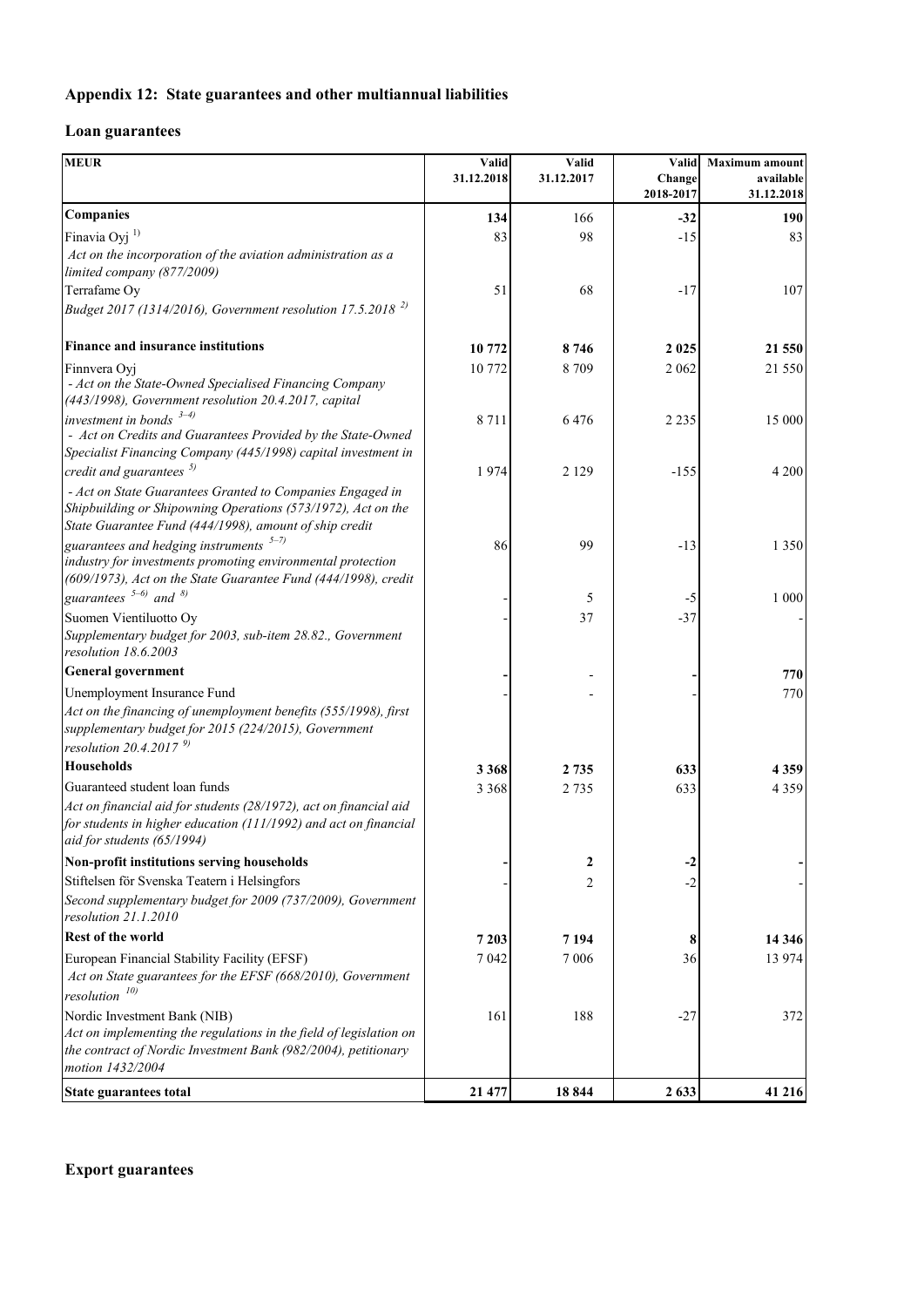| <b>MEUR</b>                                                                                                                                                                                                  | Valid      | <b>Valid</b> | Valid               | <b>Maximum</b> amount   |
|--------------------------------------------------------------------------------------------------------------------------------------------------------------------------------------------------------------|------------|--------------|---------------------|-------------------------|
|                                                                                                                                                                                                              | 31.12.2018 | 31.12.2017   | Change<br>2018-2017 | available<br>31.12.2018 |
| <b>Companies</b>                                                                                                                                                                                             | 25         | 25           |                     | 25                      |
| Nammo Vihtavuori Oy                                                                                                                                                                                          | 25         | 25           |                     | 25                      |
| Fourth supplementary budget for 2013 (836/2013), Government<br>resolution 19.12.2013                                                                                                                         |            |              |                     |                         |
| Finance and insurance institutions                                                                                                                                                                           | 20 4 28    | 19 586       | 842                 | 46 107                  |
| Finnvera Oyj                                                                                                                                                                                                 | 19 664     | 18 970       | 694                 | 27 800                  |
| Act on the State's Export Credit Guarantees (422/2001), Act on<br>the State Guarantee Fund (444/1998), Total liability for export                                                                            |            |              |                     |                         |
| guarantees and hedging instruments $5-6$ ja $^{11}$ )                                                                                                                                                        | 19 573     | 18 970       | 603                 | 27 000                  |
| Act on State guarantees for ensuring the supply of basic raw<br>materials (651/1985), Act on the State Guarantee Fund<br>(444/1998), Total liability for raw material guarantees and                         |            |              |                     |                         |
| protective arrangements $5-6$ and $12$ )<br>Insurance guarantee for insurance institutions under emergency                                                                                                   | 91         |              | 91                  | 800                     |
| conditions<br>Act on insurance guarantee under emergency conditions<br>(408/2007)                                                                                                                            |            |              |                     | 10 000                  |
| Suomen Pankki                                                                                                                                                                                                | 534        | 406          | 129                 | 8 0 6 4                 |
| Decision of Parliament (1273/2011), Government resolution<br>18.2.2016, Decision of Parliament (139/2017), Government<br>resolution 30.3.2017                                                                |            |              |                     |                         |
| Finnish Fund for Industrial Cooperation Ltd. (Finnfund)<br>Finnfund Act (291/79), first supplementary budget for 2018<br>(526/2018) and Government resolution 20.9.2018; the capital of                      | 229        | $210^{-13}$  | 19                  | 243                     |
| the investments and credits included in the loss compensation<br>commitment<br>Finnfund Act (291/79), second supplementary budget for 2012<br>(375/2012) and Government resolution 20.9.2012; the capital of | 61         |              | 61                  | 75                      |
| the investments and credits included in the loss compensation<br>commitment                                                                                                                                  |            | $42^{13}$    | $-42$               |                         |
| Finnfund Act (291/79), third supplementary budget for 1993 and<br>Government resolution 16.7.1993; the capital of the investments                                                                            |            |              |                     |                         |
| and credits included in the loss compensation commitment                                                                                                                                                     | 168        | 168          |                     | 168                     |
| <b>General government</b>                                                                                                                                                                                    | 11         | 27           | $-16$               | 1 0 0 0                 |
| HAM Helsinki Art Museum                                                                                                                                                                                      | 11         |              | 11                  |                         |
| National Gallery/Ateneum Art Museum                                                                                                                                                                          |            | 6            | $-6$                |                         |
| City of Tampere/Sara Hildén Art Museum                                                                                                                                                                       |            | 20           | $-20$               |                         |
| Act concerning State Indemnity for Art Exhibitions (411/1986)                                                                                                                                                |            |              |                     | 1 0 0 0                 |
| <b>Export guarantees total</b>                                                                                                                                                                               | 20 4 63    | 19638        | 826                 | 47 132                  |
| <b>State guarantees total</b>                                                                                                                                                                                | 41 940     | 38 482       | 3 4 5 9             | 88 348                  |

<sup>1)</sup> The amount of State guarantees does not include guarantees granted by the Civil Aviation Administration (the predecessor of Finavia Oyj) on behalf of its subsidiaries; this has been presented as additional information in the footnotes (EUR 29m as of 31 December 2017). The guarantee has ended as a result of the holding and financing arrangements of Finavias subsidiary LAK real Estate Oy in 2018, as the loans from the era of Civil Aviation Administration have been settled.

<sup>2)</sup> The maximum amount determined by Government resolution of 17 May 2018 is EUR 59m.

<sup>3)</sup> The guarantee provided to the EMTN (Euro Medium Term Note) programme of Finnvera Oyj also covers cross-currency rate swaps (nominal amount EUR 8 703m as of 31 December 2018). Derivative instruments are agreed upon under an international, standardformat ISDA agreement, which incorporates a Credit Support Annex (CSA) agreement to reduce credit risk by a collateral arrangement.

<sup>4)</sup> The maximum amount determined by Government resolution of 20 April 2017 is EUR 11 000m.